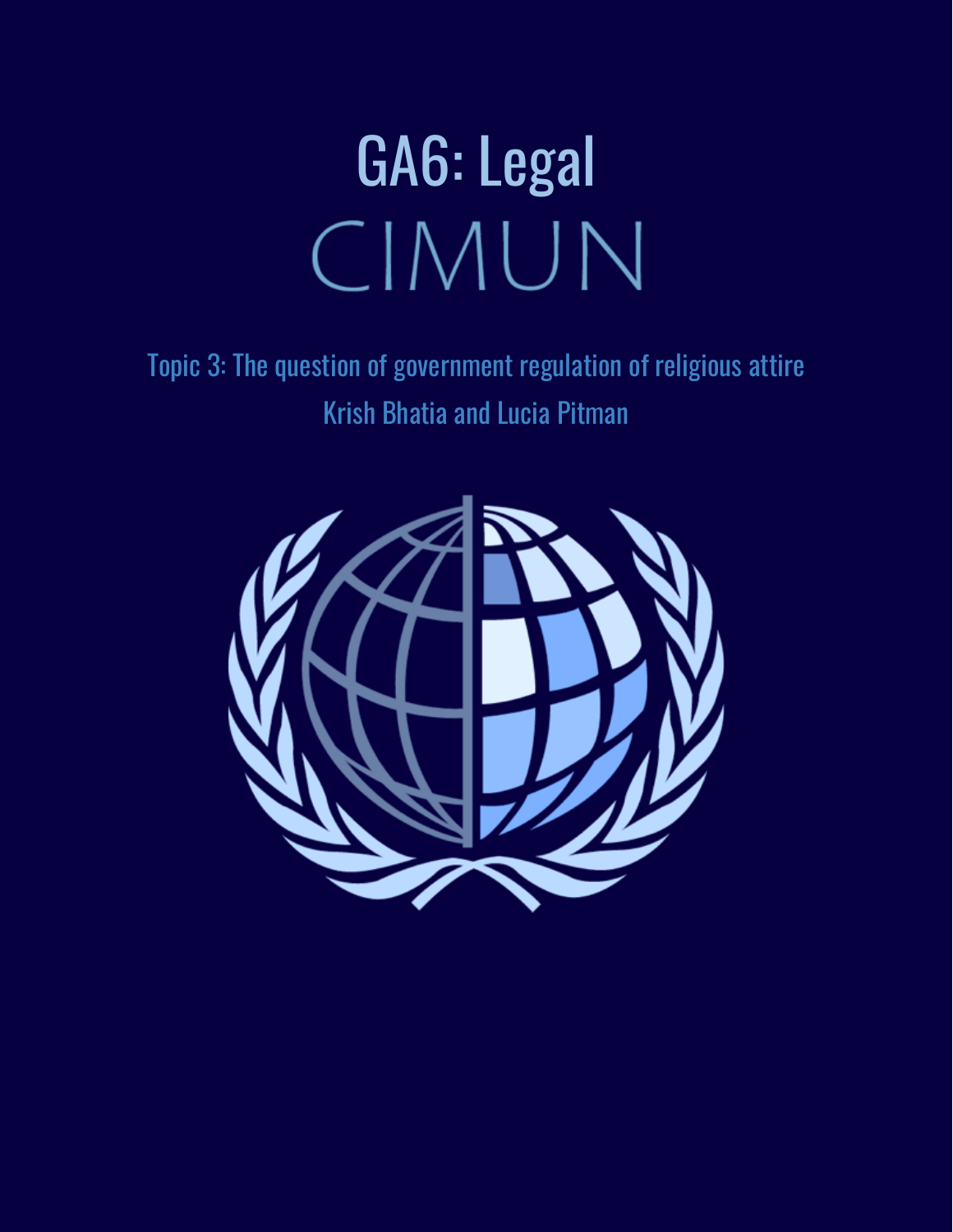## **Introduction**

In April 2011, France became the first country in the EU to put a ban on full-face veils in public places. Since then, the following European nations have introduced a partial or full ban of the burqa: Austria, France, Belgium, Denmark, Bulgaria, Netherlands, Germany, Italy, Spain, Russia, Luxembourg, Switzerland, Norway, and Kosovo. This has resulted in numerous political controversies arising, with the main topic of discussion being whether governments should be able to dictate and regulate religious clothing. As a result, the GA6 committee has assembled with numerous countries to encourage discussions on this topic.

# **Key Terms**

**Veil** - A piece of clothing worn by women to conceal/protect the face.

**Hijab** - A hijab is a veil used by Islamic women. A hijab typically tends to cover the women's hair, head, face & chest.

**Religion** - "A set of beliefs concerning the cause, nature, and purpose of the universe, especially when considered as the creation of a superhuman agency or agencies, usually involving devotional and ritual observances, and often containing a moral code governing the conduct of human affairs $1"$ 

## **Background Information**

In numerous countries across the globe, women's choice of their appearance and attire is restricted to some extent due to government policies, laws and regulations. These laws are especially common in Europe. In fact, as of 2012, 18 of the 45 EU nations have at least one restriction on the women's choices of attire. For example, France continues to enforce a law passed in 2011 which prohibits citizens from covering their faces in public areas, such as public parks, government buildings and movie theaters. Citizens choosing not to comply with this law are fined and can be ordered to attend a citizenship class<sup>2</sup>.

A similar law was put into action in Belgium, which bans citizens from wearing clothes that cover large/all parts of the face in public places. Citizens not following this law can be fined and/or detained for upto one fortnight. In November 2012, the Belgium's Constitutional Court upheld this ban, concluding that the regulation was vital in protecting public safety. Since then, numerous other nations have created similar laws, such as Austria, France, Belgium,

Denmark, Bulgaria, Netherlands, Germany, Italy, Spain, Russia Luxembourg, Switzerland, Norway & Kosovo.

Some of these laws include being able to prevent muslim women from working with their hijabs. For example, in Egypt's national airline, women were not allowed to wear hijabs<sup>3</sup>.

<sup>2</sup> https://www.pewforum.org/2016/04/05/restrictions-on-womens-religious-attire/

<sup>1</sup>https://www.bbc.co.uk/religion/religions/#:~:text=Religion%20can%20be%20explained%20as,t he%20conduct%20of%20human%20affairs.

<sup>3</sup> https://www.pewforum.org/2016/04/05/restrictions-on-womens-religious-attire/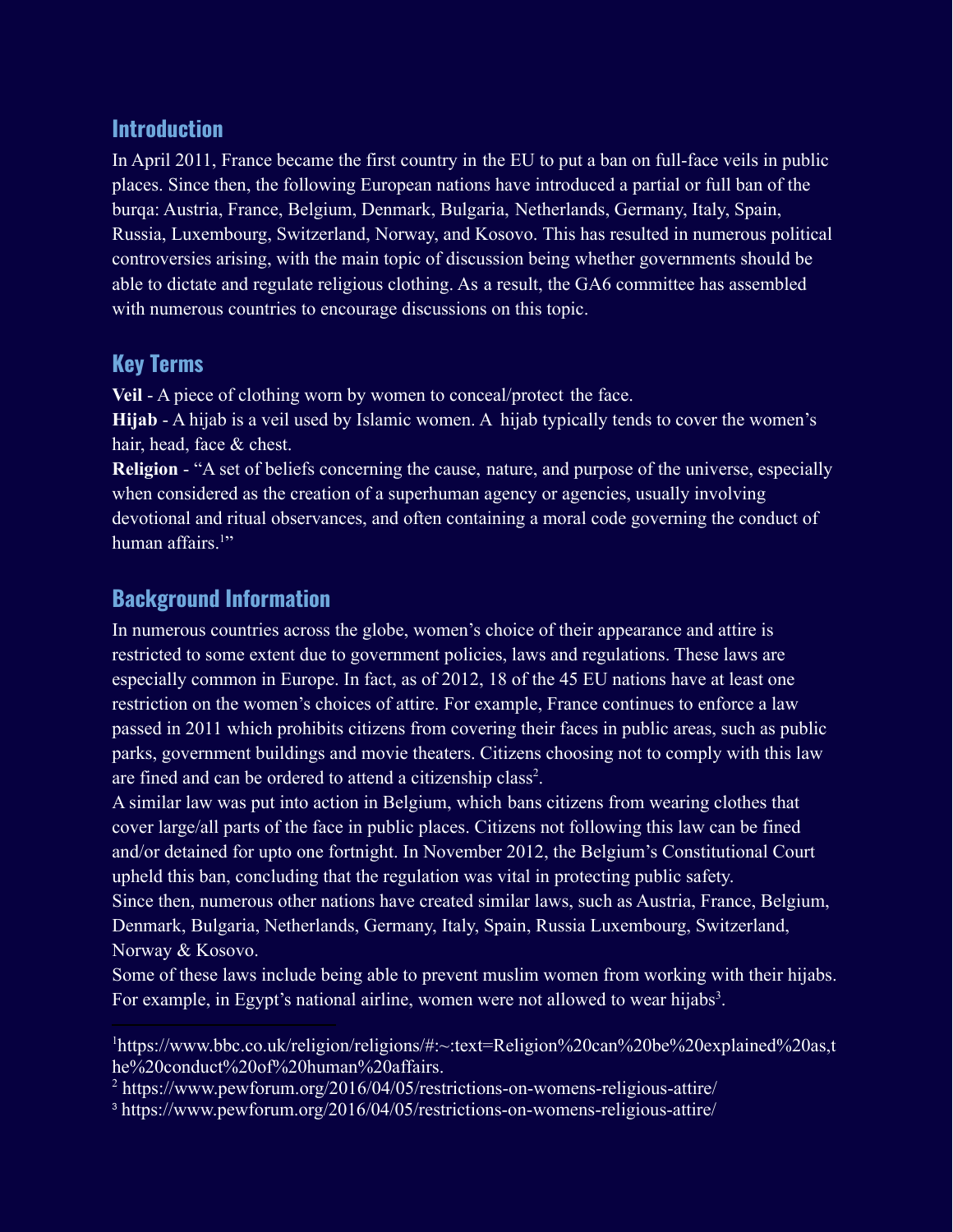In fact, on July 15th 2021, the top EU court said that headscarves can be prohibited at work under specific conditions, such as showing neutrality to their customers, claiming that "A prohibition on wearing any visible form of expression of political, philosophical or religious beliefs in the workplace may be justified by the employer's need to present a neutral image towards customers or to prevent social disputes<sup>4</sup>."

Although this is mainly an issue when governments prevent religious clothing, in some countries, the opposite is true: governments mandate their citizens to wear certain attires. For example, in Saudi Arabia, all women are required to wear an abaya in public places. Similarly, women in Iran are required to cover their hair and wear loose-fitting clothing in public places.

#### **Major Countries and Organizations involved**

*Countries with at least partial ban of certain religious attire:*

Austria Belgium Bulgaria Denmark France Germany Kosovo Latvia **Netherlands** Norway Sweden Switzerland Algeria Syria Cameroon Chad China Sri Lanka Canada

*Countries enforcing all citizens to wear religious attire:* Saudi Arabia  $\text{Iran}^5$ 

<sup>&</sup>lt;sup>4</sup>https://euobserver.com/democracy/152467#:~:text=%22A%20prohibition%20on%20wearing% 20any,on%20Thursday%20(15%20July).

<sup>&</sup>lt;sup>5</sup> https://www.pewforum.org/2016/04/05/restrictions-on-womens-religious-attire/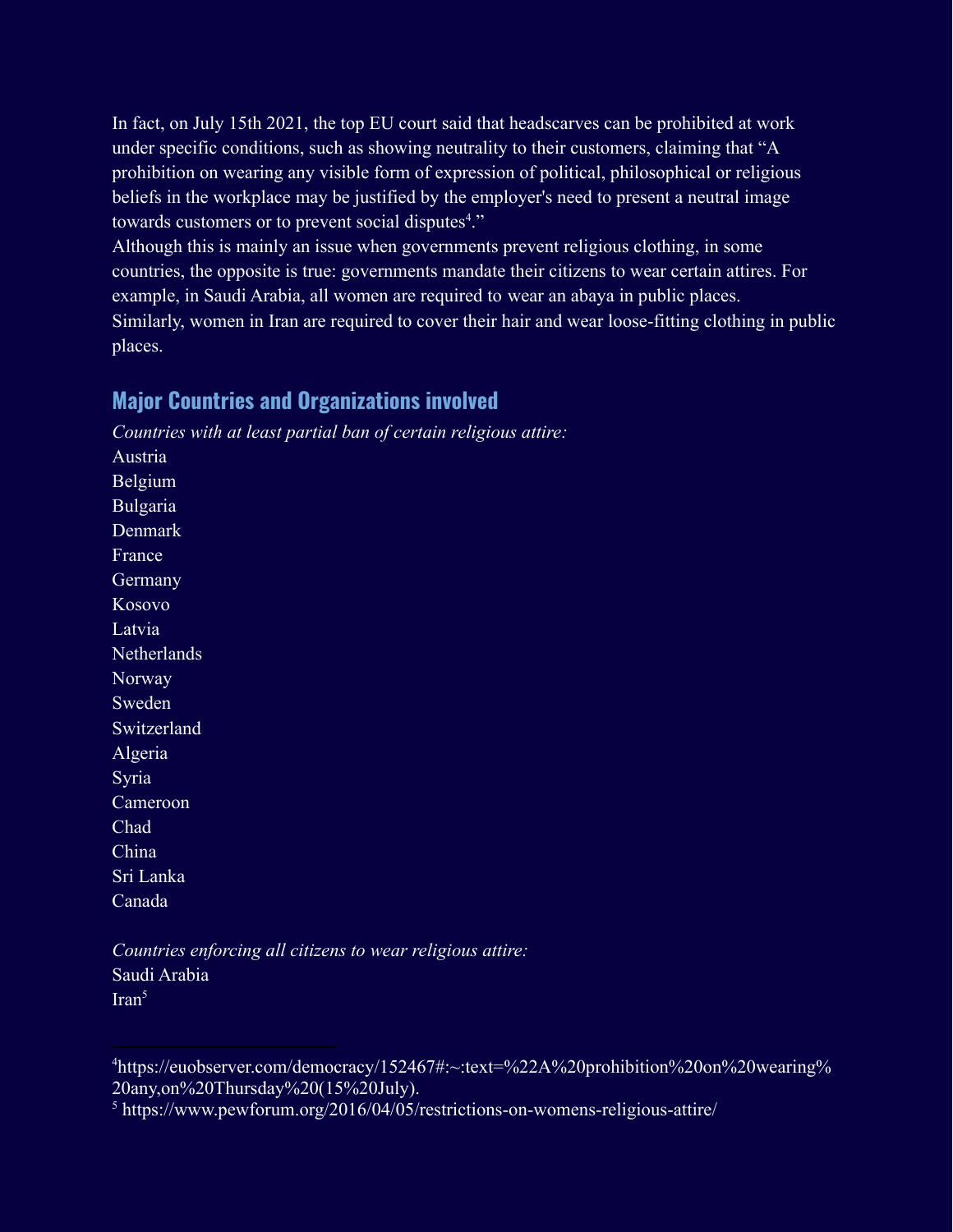# **Relevant UN Reports or Resolutions**

https://www.un.org/en/genocideprevention/documents/atrocity-crimes/Doc.12 declaration%20eli [mination%20intolerance%20and%20discrimination.pdf](https://www.un.org/en/genocideprevention/documents/atrocity-crimes/Doc.12_declaration%20elimination%20intolerance%20and%20discrimination.pdf) GA6 - adopted on 25 November 1981

## **Previous attempts at solving the issue**

There have been many court cases against the banning of certain religious Attire. For example, in 2012, a 24-year old French woman sued the French government, arguing that the banning of religious attire violates her freedom of expression, one of the absolute pillars of the EU constitution. However, the court upheld the ban, claiming that the law is not in place based on the religious connotation of the clothing in question but rather because it conceals the face and therefore potentially creates safety issues in France. After this, the 24-year old woman took this case to the European Court, which too upheld the law<sup>6</sup>.

Although the courts seem to upheld the law, there are visible protests from Net-izens, who have taken to social media to express their discontent.

## **Possible Solutions**

One possible solution would be to pass a law which prevents all nation states from regulating women's choice of attire, and consequently allowing them the right of freedom of expression. However, this law would be unlikely to pass since the majority of nation states in the GA6 committee have at least some sort of law dictating women's attire. As a result, delegations that are for this law would be recommended to create persuasive arguments (with incentives) in order to convince other nation states to vote for such a law.

# **Bibliography**

"European Court Upholds French Full Veil Ban." BBC News, BBC, 1 July 2014, [www.bbc.com/news/world-europe-28106900](http://www.bbc.com/news/world-europe-28106900).

"What's the Difference between a Hijab, Niqab and Burka? - CBBC Newsround." BBC News, BBC, [www.bbc.co.uk/newsround/24118241](http://www.bbc.co.uk/newsround/24118241).

"Veil." Merriam-Webster, Merriam-Webster, [www.merriam-webster.com/dictionary/veil.](http://www.merriam-webster.com/dictionary/veil) "Religious Dress." Encyclopædia Britannica, Encyclopædia Britannica, Inc.,

[www.britannica.com/topic/religious-dress](http://www.britannica.com/topic/religious-dress).

Ministers, Nordic Council of, and Unesda. "EU Court Gives Green Light to Headscarf Bans." EUobserver,

euobserver.com/democracy/152467#:~:text=%22A%20prohibition%20on%20wearin g%20any,on%20Thursday%20(15%20July).

"Restrictions on Women's Religious Attire." Pew Research Center's Religion & Public Life

<sup>6</sup> https://www.bbc.com/news/world-europe-28106900